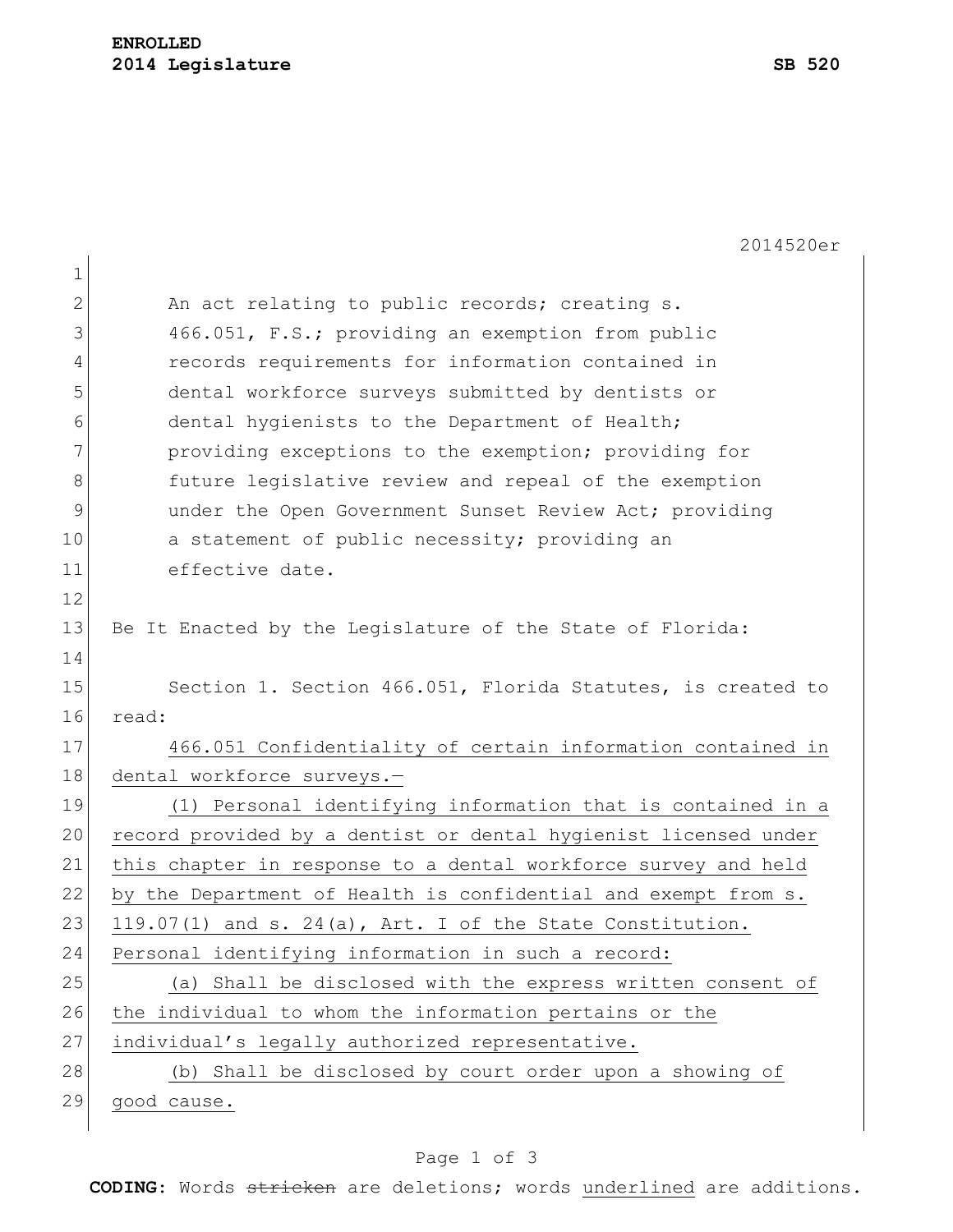## **ENROLLED 2014 Legislature SB 520**

2014520er  $30$  (c) May be disclosed to a research entity, if the entity 31 seeks the records or data pursuant to a research protocol 32 approved by the Department of Health, maintains the records or 33 data in accordance with the approved protocol, and enters into a 34 purchase and data-use agreement with the department, the fee 35 provisions of which are consistent with s. 119.07(4). The 36 department may deny a request for records or data if the 37 protocol provides for intrusive follow-back contacts, does not 38 plan for the destruction of the confidential records after the 39 research is concluded, is administratively burdensome, or does 40 not have scientific merit. The agreement must prohibit the 41 release of information by the research entity which would 42 identify individuals, limit the use of records or data to the 43 approved research protocol, and prohibit any other use of the 44 records or data. Copies of records or data issued pursuant to 45 this paragraph remain the property of the department. 46 (2) This section is subject to the Open Government Sunset 47 Review Act in accordance with s. 119.15 and shall stand repealed 48 on October 2, 2019, unless reviewed and saved from repeal 49 through reenactment by the Legislature. 50 Section 2. The Legislature finds that it is a public 51 necessity that personal identifying information that is 52 contained in a record provided by a dentist or dental hygienist 53 licensed under chapter 466, Florida Statutes, who responds to a 54 dental workforce survey be made confidential and exempt from 55 disclosure. Candid and honest responses by licensed dentists or 56 dental hygienists to the workforce survey will ensure that 57 timely and accurate information is available to the Department 58 of Health. The Legislature finds that the failure to maintain

## Page 2 of 3

**CODING**: Words stricken are deletions; words underlined are additions.